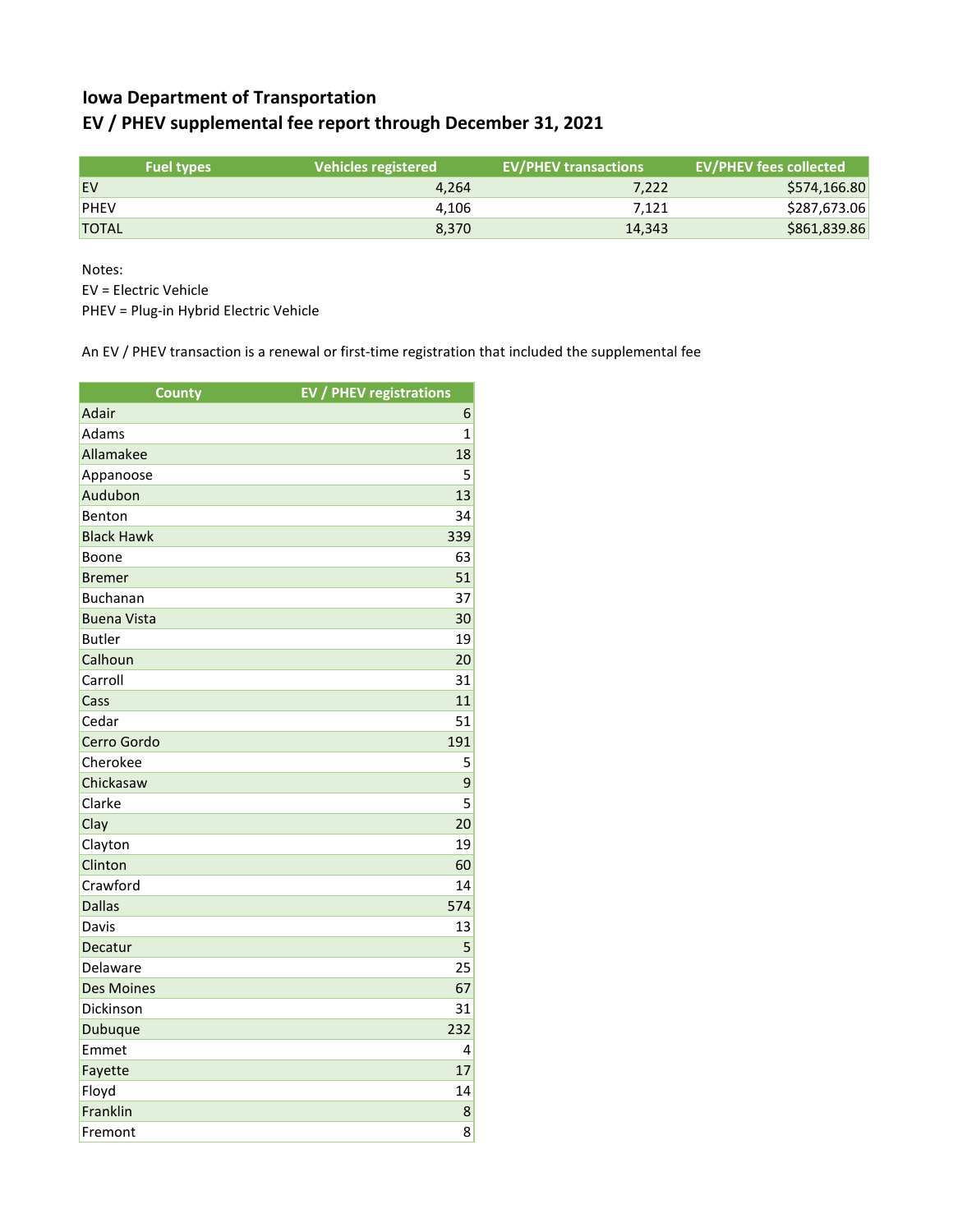| Greene        | 12             |
|---------------|----------------|
| Grundy        | 14             |
| Guthrie       | 24             |
| Hamilton      | 27             |
| Hancock       | 13             |
| Hardin        | 17             |
| Harrison      | 34             |
| Henry         | 26             |
| Howard        | 10             |
| Humboldt      | 14             |
| Ida           | $\overline{2}$ |
| lowa          | 22             |
| Jackson       | 22             |
| Jasper        | 79             |
| Jefferson     | 86             |
| Johnson       | 883            |
| Jones         | 18             |
| Keokuk        | 10             |
| Kossuth       | 14             |
| Lee           | 51             |
| Linn          | 810            |
| Louisa        | 13             |
| Lucas         | 10             |
| Lyon          | 5              |
| Madison       | 44             |
| Mahaska       | 22             |
| <b>Marion</b> | 64             |
| Marshall      | 60             |
| <b>Mills</b>  | 26             |
| Mitchell      | 14             |
| Monona        | 13             |
| Monroe        | 4              |
| Montgomery    | 9              |
| Muscatine     | 77             |
| Obrien        | 13             |
| Osceola       | 4              |
| Page          | 18             |
| Palo Alto     | 7              |
| Plymouth      | 29             |
| Pocahontas    | 9              |
| Polk          | 1,889          |
| Pottawattamie | 171            |
| Poweshiek     | 35             |
| Ringgold      | 5              |
| Sac           | 24             |
| Scott         | 591            |
| Shelby        | 20             |
| Sioux         | 28             |
| Story         | 383            |
| Tama          | 12             |
| <b>Taylor</b> | $\overline{7}$ |